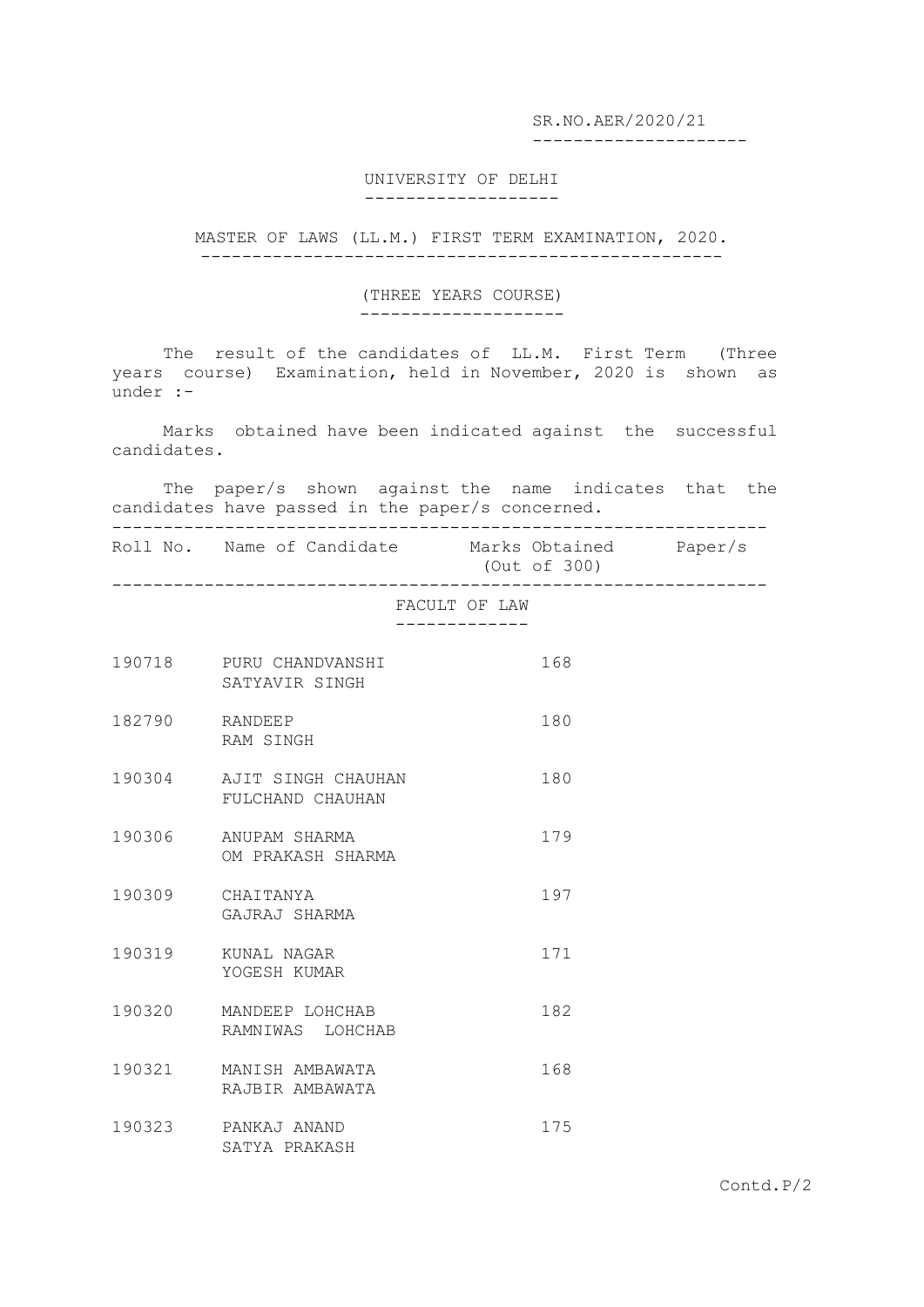| UNIVERSITY OF DELHI                                      |                                                    |               |     |  |  |  |
|----------------------------------------------------------|----------------------------------------------------|---------------|-----|--|--|--|
| LL.M. FIRST TERM (THREE YEARS COURSE) EXAMINATION, 2020. |                                                    |               |     |  |  |  |
|                                                          | Roll No. Name of Candidate Marks Obtained Paper/s  | (Out of 300)  |     |  |  |  |
|                                                          |                                                    | FACULT OF LAW |     |  |  |  |
|                                                          | 190333 SAPNA SHARMA<br>RAMESH KUMAR SHARMA         | Failed        |     |  |  |  |
|                                                          | 190335 SHITIZE RAO<br>SURAJ YADAV                  | 175           |     |  |  |  |
|                                                          | 190340 SOMYA JAISWAL<br>PRAMOD JAISWAL             | 175           |     |  |  |  |
|                                                          | 190349 SHINGYING KRISTY<br>LT. TONGNYEI KONYAK     | 179           |     |  |  |  |
|                                                          | 190907 PARMINDER SINGH<br>SH. AJIT SINGH           | 172           |     |  |  |  |
|                                                          | 190908 ASHOK KUMAR PATWA<br>MOTI LAL PATWA         | 165           |     |  |  |  |
|                                                          | 190912 KRISHAN MURARI<br>BHANWAR LAL               | 174           |     |  |  |  |
|                                                          | 190503 BHARTENDU MALHOTRA<br>HARKESH MALHOTRA      | 194           |     |  |  |  |
|                                                          | 190510 PANKAJ DHINGRA<br>LATE SH. NAND LAL DHINGRA | 172           |     |  |  |  |
|                                                          | 190511 PANKAJ GULIA<br>R S GULIA                   | 166           |     |  |  |  |
|                                                          | 190512 POOJA CHAUDHARY<br>PRAMOD KUMAR CHAUDHARY   | 182           |     |  |  |  |
| 190916                                                   | MANOJ KUMAR BHARTI                                 |               | 101 |  |  |  |
| 190514                                                   | RAJUL JAIN<br>AADIESH KUMAR JAIN                   | 197           |     |  |  |  |
| 190515                                                   | RAMKISHORE PRASAD<br>NAGESHWAR PRASAD              | 174           |     |  |  |  |
| 190517                                                   | SHRUTI RATHORE<br>HEMANT KUMAR RATHORE             | 201           |     |  |  |  |